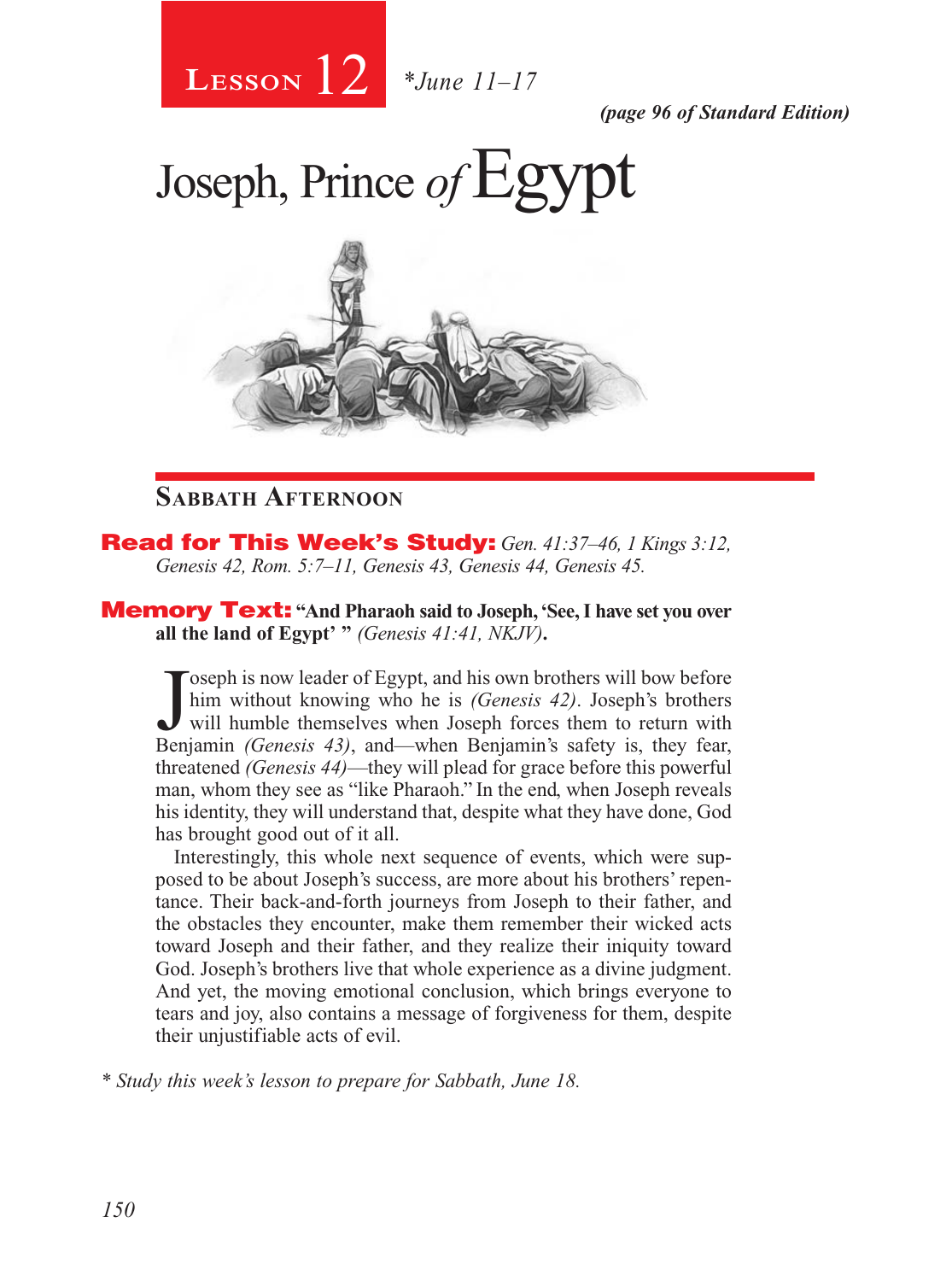# **Joseph's Rise to Power**

For Joseph, Pharaoh's dreams revealed what God was "about to do" *(Gen. 41:28, NKJV)* in the land. Joseph, however, does not call on Pharaoh to believe in his God. Instead, Joseph's immediate response is action. Joseph proposes an economic program. Interestingly, only the economic part of Joseph's discourse is retained by Pharaoh, who seems more interested in the economic lesson than in the spiritual meaning of the dream and God's role in producing it.

\_\_\_\_\_\_\_\_\_\_\_\_\_\_\_\_\_\_\_\_\_\_\_\_\_\_\_\_\_\_\_\_\_\_\_\_\_\_\_\_\_\_\_\_\_\_\_\_\_\_\_\_

\_\_\_\_\_\_\_\_\_\_\_\_\_\_\_\_\_\_\_\_\_\_\_\_\_\_\_\_\_\_\_\_\_\_\_\_\_\_\_\_\_\_\_\_\_\_\_\_\_\_\_\_

\_\_\_\_\_\_\_\_\_\_\_\_\_\_\_\_\_\_\_\_\_\_\_\_\_\_\_\_\_\_\_\_\_\_\_\_\_\_\_\_\_\_\_\_\_\_\_\_\_\_\_\_

### Read **Genesis 41:37–57. What is God's place in the success of Joseph?**

Pharaoh selects Joseph to take charge not so much because he has interpreted his dreams correctly and revealed the forthcoming problem of the land, but because he has a solution to that problem, because his "advice was good" *(Gen. 41:37, NKJV)*, an opinion also shared by Pharaoh's servants. Pharaoh's choice seems to have been more pragmatic than religious. And yet, Pharaoh recognizes that the presence of "the Spirit of God" *(Gen. 41:38)* is in Joseph, who is qualified as "discerning and wise" *(Gen. 41:39)*, an expression that characterizes the wisdom that God gives *(see Gen. 41:33; compare with 1 Kings 3:12)*.

All the details reported in the biblical text fit the historical situation of Egypt at that time. Politically, the fact that Pharaoh appoints Joseph as vizier is not unusual in ancient Egypt, where cases of foreign viziers have been attested.

The next seven years are years of abundance in such a marked way that the grain production becomes "immeasurable" *(Gen. 41:49, NKJV)*, a sign of supernatural providence. The comparison "as the sand of the sea" *(Gen. 41:49)* reveals that this is God's blessing *(Gen. 22:17)*. Joseph personally reflects that blessing in his own fruitfulness, a coincidence that evidences the presence of the same God behind the two phenomena. Joseph has two sons whose names show Joseph's experience of God's providence, which has transformed the memory of pain into joy (Manasseh) and the former affliction into fruitfulness (Ephraim). What a powerful example of how God turned something bad into something very good!

**What are ways that others should be able to see, from the kind of lives that we live, the reality of our God?**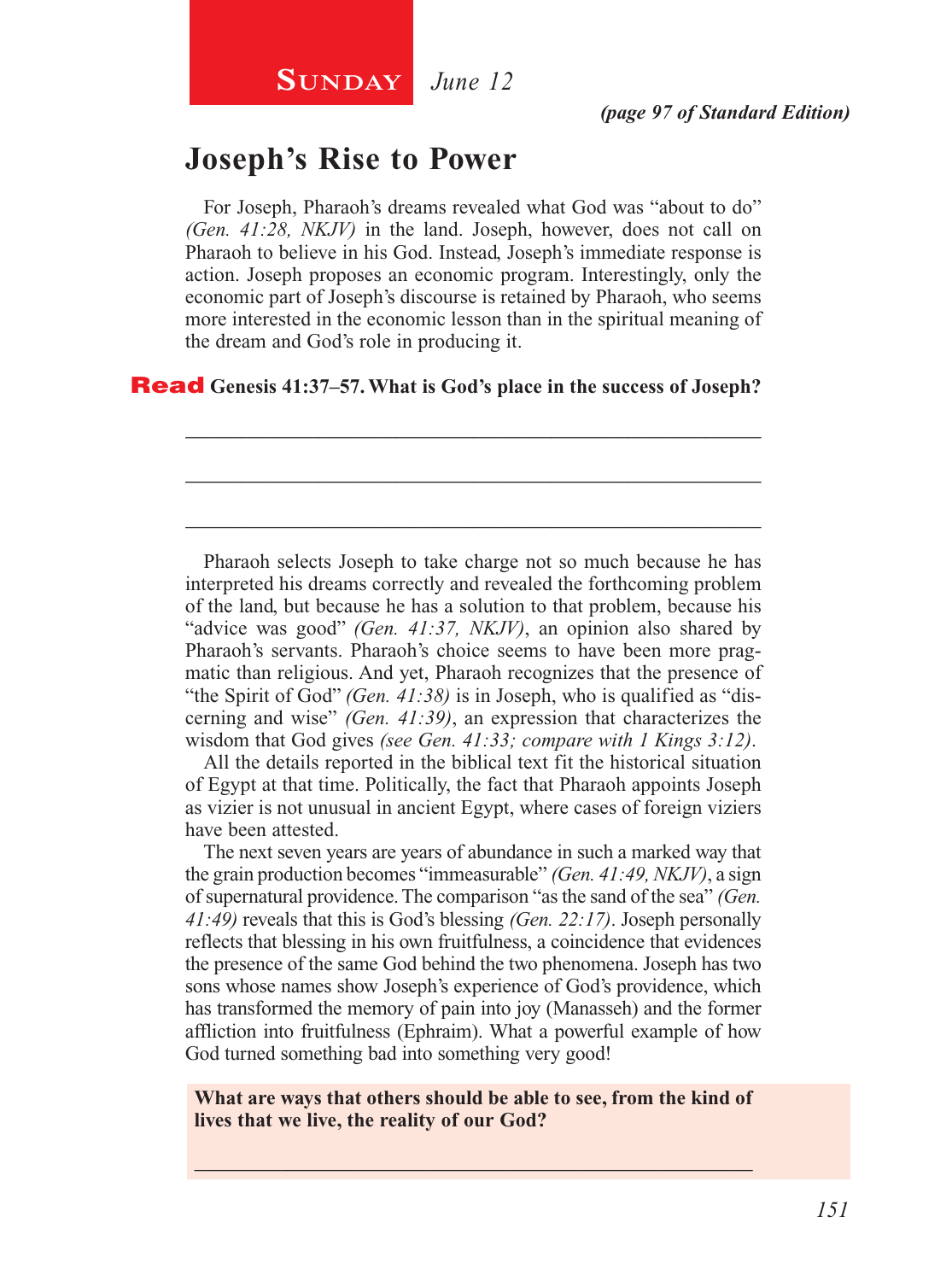## **Joseph Confronts His Brothers**

Read **Genesis 42. What happened here, and how does it reveal the providence of God, despite human evil and malfeasance?**

The famine obliges Jacob to send his sons to Egypt to buy grain. Ironically, it is Jacob who initiates the project *(Gen 42:1)*. The unfortunate old man, a victim of circumstances beyond his control, unknowingly sets in motion an amazing chain of events that will lead to being reunited with the son for whom he had mourned so long.

\_\_\_\_\_\_\_\_\_\_\_\_\_\_\_\_\_\_\_\_\_\_\_\_\_\_\_\_\_\_\_\_\_\_\_\_\_\_\_\_\_\_\_\_\_\_\_\_\_\_\_\_

\_\_\_\_\_\_\_\_\_\_\_\_\_\_\_\_\_\_\_\_\_\_\_\_\_\_\_\_\_\_\_\_\_\_\_\_\_\_\_\_\_\_\_\_\_\_\_\_\_\_\_\_

The providential nature of this meeting is highlighted through two fundamental characters. First, it is seen as a fulfillment of Joseph's dreams. The event—predicted in Joseph's prophetic dreams: " 'your sheaves . . . bowed down to my sheaf' " *(Gen. 37:7, NKJV)*—is now taking place. Joseph is identified as the "governor over the land" *(Gen. 42:6)* and "the lord of the land" *(Gen. 42:30, 33)*. Joseph's powerful position contrasts with that of his needy brothers, who "bowed down before him with their faces to the earth" *(Gen. 42:6, NKJV)*—the same ten brothers who mocked Joseph about his dream and doubted its fulfillment *(Gen. 37:8)*.

Second, this providential meeting is described as a response. The linguistic and thematic echoes between the two events underline the character of just retribution. The phrase "they said to one another" *(Gen. 42:21, NKJV)* also was used when they began to plot against Joseph *(Gen. 37:19)*. The brothers' sojourn in prison *(Gen. 42:17)* echoes Joseph's sojourn in prison *(Gen. 40:3, 4)*. In fact, Joseph's brothers relate what is currently happening to them to what they did to their brother perhaps 20 years ago. "Then they said to one another, 'We are truly guilty concerning our brother, for we saw the anguish of his soul when he pleaded with us, and we would not hear; therefore this distress has come upon us' " *(Gen. 42:21, NKJV)*.

Reuben's words, " 'his blood is now required of us' " *(Gen. 42:22, NKJV)*, which echo his past warning to " 'shed no blood' " *(Gen. 37:22, NKJV)*, reinforce the link between what they are now facing and what they had done.

**Most of us, surely, have done things for which we are sorry. How can we, to whatever degree possible, make up for what we have done? Also, why is accepting God's promises of forgiveness through Jesus so crucial for us** *(see Rom. 5:7–11)***?**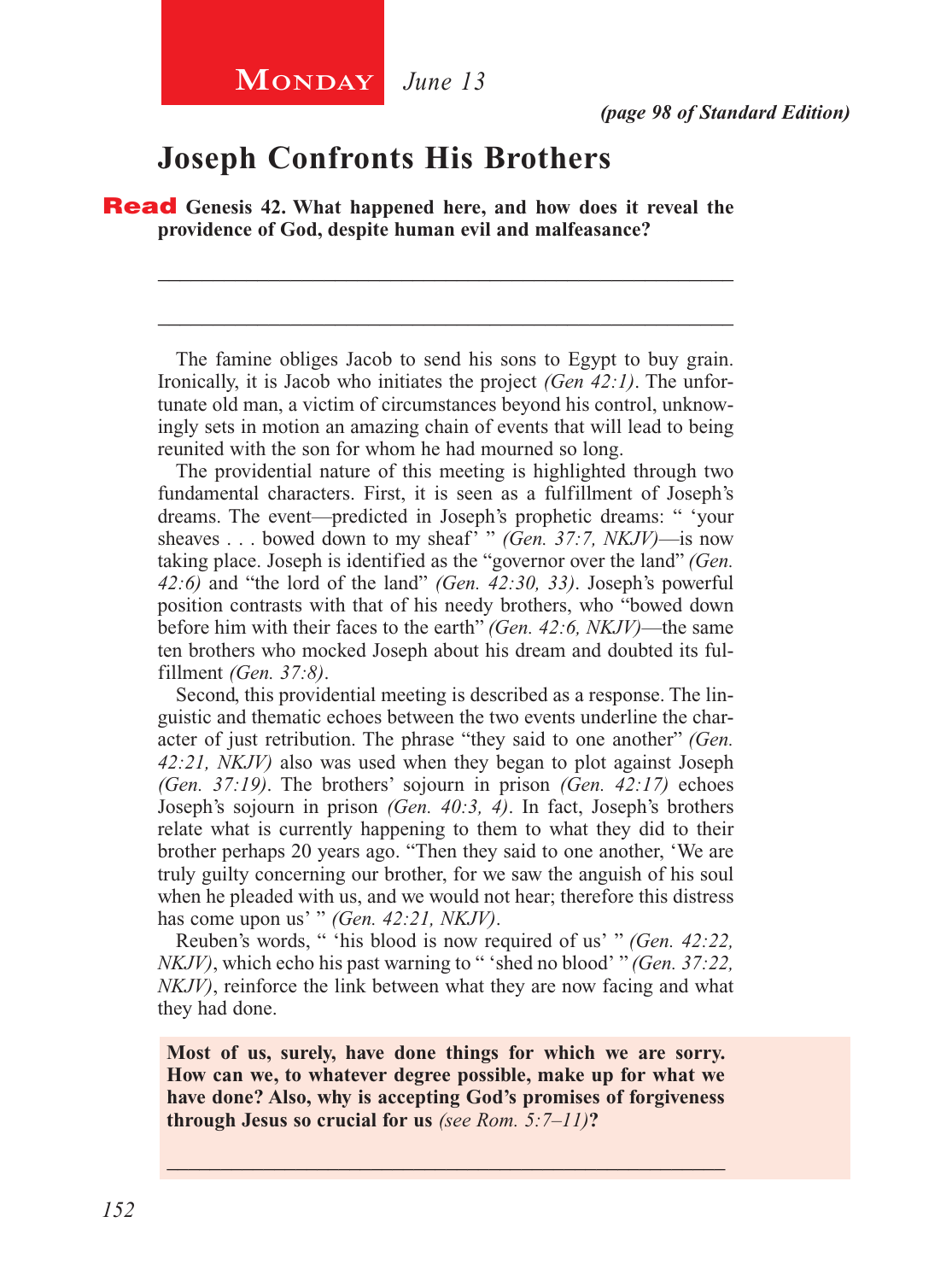# **Joseph and Benjamin**

Jacob could not easily allow the departure of Benjamin, his only son with Rachel who remained with him. He was afraid that he would lose him, as he already had lost Joseph *(Gen. 43:6–8)*. It was only when there was no more food *(Gen. 43:2)* and when Judah pledged to guarantee the return of Benjamin *(Gen. 43:9)* that Jacob finally consented to a second visit to Egypt and allowed Benjamin to go with his brothers.

\_\_\_\_\_\_\_\_\_\_\_\_\_\_\_\_\_\_\_\_\_\_\_\_\_\_\_\_\_\_\_\_\_\_\_\_\_\_\_\_\_\_\_\_\_\_\_\_\_\_\_\_

\_\_\_\_\_\_\_\_\_\_\_\_\_\_\_\_\_\_\_\_\_\_\_\_\_\_\_\_\_\_\_\_\_\_\_\_\_\_\_\_\_\_\_\_\_\_\_\_\_\_\_\_

\_\_\_\_\_\_\_\_\_\_\_\_\_\_\_\_\_\_\_\_\_\_\_\_\_\_\_\_\_\_\_\_\_\_\_\_\_\_\_\_\_\_\_\_\_\_\_\_\_\_\_\_

### Read **Genesis 43. What effect did Benjamin's presence have on the course of events?**

Benjamin's presence dominated the events. When all the brothers stand before Joseph, Benjamin is the only person whom Joseph sees *(Gen. 43:16)*. Benjamin is the only one who is called "brother" *(Gen. 43:29, NKJV)*. While Benjamin is called by name, all the other brothers are not identified; they are simply referred to as "men" *(Gen. 43:16)*.

Joseph calls Benjamin " 'my son,' " as a reassuring expression of special affection *(Gen. 43:29; compare with Gen. 22:8)*. Joseph's blessing refers to "grace" *(Gen. 43:29)*, reminiscent of his begging for grace, which was not forthcoming *(Gen. 42:21)*. Joseph returns to Benjamin the grace that he did not receive from his other brothers.

While Joseph's brothers fear that they will be cast in prison because of the money that was returned, Joseph prepares a banquet for them because of Benjamin's presence. It is as if Benjamin has a redeeming effect on the whole situation. When all the brothers are seated according to their ages and respecting the rules of honor, it is Benjamin, the youngest, who is served five times more than all the other brothers *(Gen. 43:33, 34)*. And yet, this favoritism does not bother them unlike when Joseph was his father's favorite many years ago, which led to their terrible actions toward both their half brother and their own father *(Gen. 37:3, 4)*.

"By this token of favor to Benjamin he hoped to ascertain if the youngest brother was regarded with the envy and hatred that had been manifested toward himself. Still supposing that Joseph did not understand their language, the brothers freely conversed with one another; thus he had a good opportunity to learn their real feelings. Still he desired to test them further, and before their departure he ordered that his own drinking cup of silver should be concealed in the sack of the youngest."—Ellen G. White, *Patriarchs and Prophets*, pp. 228, 229.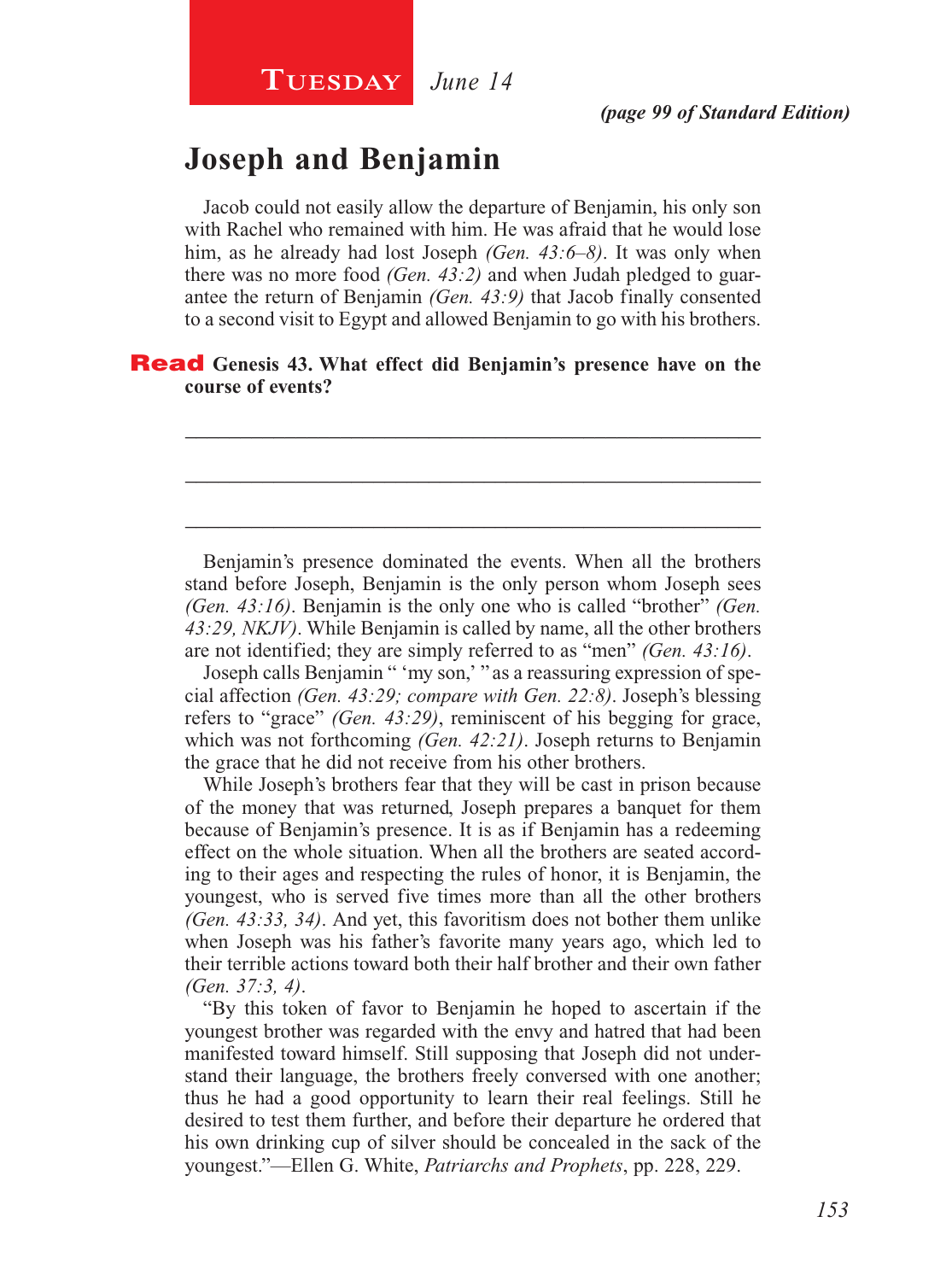**WEDNESDAY** June 15

# **The Divination Cup**

Read **Genesis 44. Why did Joseph put the divination cup in Benjamin's sack and not in another brother's sack?**

This story parallels the preceding one. As before, Joseph gives specific instructions; and, once again, he fills the men's sacks with food. This time, however, Joseph adds the strange command to put his precious cup in Benjamin's sack.

\_\_\_\_\_\_\_\_\_\_\_\_\_\_\_\_\_\_\_\_\_\_\_\_\_\_\_\_\_\_\_\_\_\_\_\_\_\_\_\_\_\_\_\_\_\_\_\_\_\_\_\_

\_\_\_\_\_\_\_\_\_\_\_\_\_\_\_\_\_\_\_\_\_\_\_\_\_\_\_\_\_\_\_\_\_\_\_\_\_\_\_\_\_\_\_\_\_\_\_\_\_\_\_\_

The events take, therefore, a different course. While in the preceding trip, the brothers returned to Canaan to take Benjamin with them, now they have to return to Egypt to face Joseph. Whereas in the preceding situation all the brothers found the same thing in their sacks, now Benjamin is singled out as the one who has Joseph's cup. Unexpectedly, Benjamin, who as the guest of honor had access to Joseph's cup, is now suspect and charged with having stolen that precious article. He will go to prison.

That Joseph was using a divination cup did not mean that he believed in its power. Joseph "had never claimed the power of divination, but was willing to have them believe that he could read the secrets of their lives."—Ellen G. White, *Patriarchs and Prophets*, p. 229.

The magic cup was for Joseph a pretext to evoke the supernatural domain, and thus awaken in his brothers' hearts their sense of guilt toward God. This is how Judah interprets Joseph's implied message, because he refers to the iniquity that God has found in them *(Gen. 44:16).* Also, the stealing of that precious cup would justify a severe punishment and thus test the other brothers' thinking.

The intensity of the brothers' emotion and their reaction is significant. They all are united in the same pain, fearing for Benjamin, who will be lost as was Joseph, and like him become a slave in Egypt although he was, like him, innocent. This is why Judah proposes that he be taken as a slave "instead" of Benjamin *(Gen. 44:33)*, just as the ram had been sacrificed "instead" of the innocent Isaac *(compare with Gen. 22:13)*. Judah presents himself as a sacrifice, a substitution, whose purpose is precisely to cope with that "evil" that would devastate his father *(Gen. 44:34)*.

**What principle of love, as exemplified in Judah's response, is implied in the process of substitution? How does this kind of love explain the biblical theology of salvation?** *(See Rom. 5:8.)*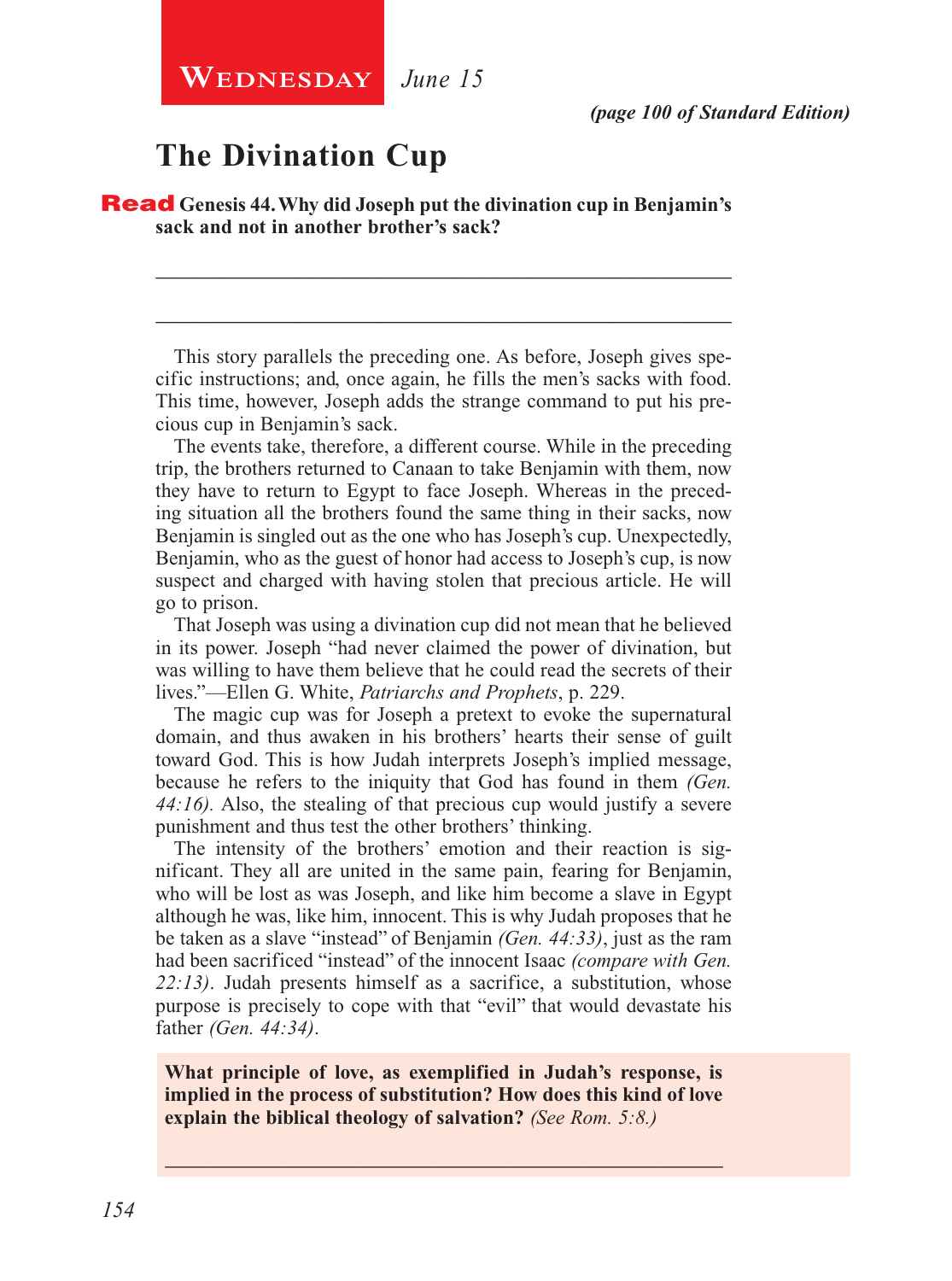# **" 'I Am Joseph Your Brother' "**

Read **Genesis 45. What lessons of love, faith, and hope can be found in this story?**

\_\_\_\_\_\_\_\_\_\_\_\_\_\_\_\_\_\_\_\_\_\_\_\_\_\_\_\_\_\_\_\_\_\_\_\_\_\_\_\_\_\_\_\_\_\_\_\_\_\_\_\_

\_\_\_\_\_\_\_\_\_\_\_\_\_\_\_\_\_\_\_\_\_\_\_\_\_\_\_\_\_\_\_\_\_\_\_\_\_\_\_\_\_\_\_\_\_\_\_\_\_\_\_\_

\_\_\_\_\_\_\_\_\_\_\_\_\_\_\_\_\_\_\_\_\_\_\_\_\_\_\_\_\_\_\_\_\_\_\_\_\_\_\_\_\_\_\_\_\_\_\_\_\_\_\_\_

It was at that very moment, when Judah talked about the " 'evil' " that would fall upon *'avi*, " 'my father' " *(Gen. 44:34)*, that Joseph "cried out" *(Gen. 45:1, NKJV)* and then "made himself known" to his brothers. This expression, often used to refer to God's self-revelation *(Exod. 6:3, Ezek. 20:9)*, suggests that it is God who had revealed Himself here, as well. That is, the Lord had shown that His providence reigns, even despite human foibles.

Joseph's brothers cannot believe what they are hearing and seeing. Thus, Joseph is obliged to repeat, " 'I am Joseph your brother' " *(Gen. 45:4, NKJV)*, and it is only the second time, when they hear the precise words " 'whom you sold into Egypt' " *(Gen. 45:4, NKJV)*, that they believe.

Joseph then declares: " 'God sent me' " *(Gen. 45:5, NKJV)*. This reference to God has a double purpose. It serves not only to reassure his brothers that Joseph does not have hard feelings toward them; but it also is a profound confession of faith, and an expression of hope, because what they did was necessary for the " 'great deliverance' " and the survival of a " 'posterity' " *(Gen. 45:7, NKJV)*.

Joseph then urges his brothers to go to his father in order to prepare him to come to Egypt. He accompanies his call with specific words concerning the place where they will " 'dwell,' " that is, Goshen, famous for its rich pasture, " 'the best of the land' " *(Gen. 45:10, 18, NKJV)*. He also takes care of the transportation: carts are provided, which will ultimately convince Jacob that his sons were not lying to him about what they had just experienced *(Gen. 45:27)*. Jacob takes this visible demonstration as evidence that Joseph is alive, and this is enough for him to come alive again *(compare with Gen. 37:35, Gen. 44:29)*.

Things are now good. Jacob's 12 sons are alive. Jacob is now called "Israel" *(Gen. 45:28)*, and the providence of God has been made manifest in a powerful way.

**Yes, Joseph was gracious to his brothers. He could afford to be. How, though, do we learn to be gracious to those whose evil toward us doesn't turn out as well for us as what Joseph experienced?**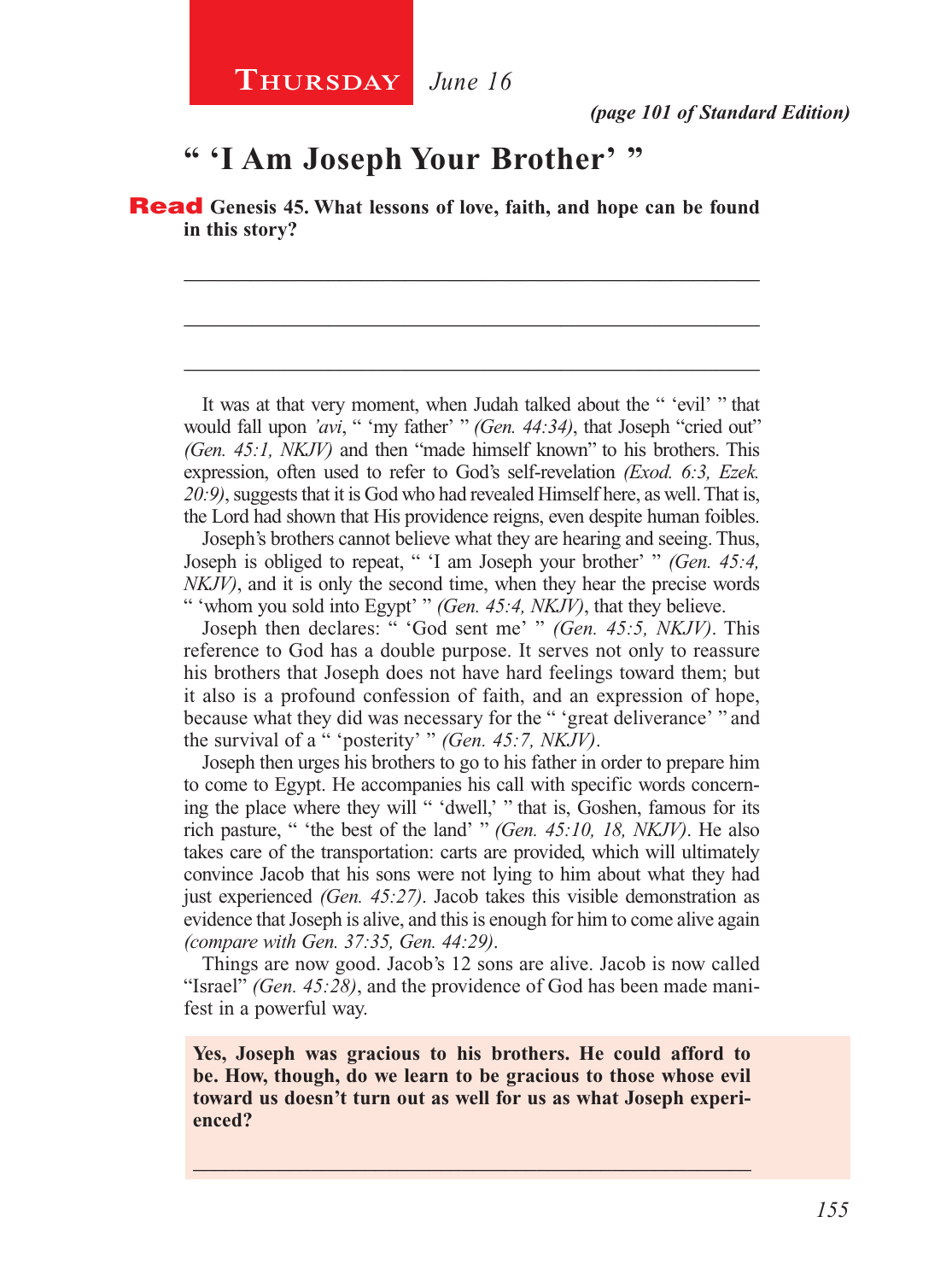### **Further Thought:** Ellen G. White, "Joseph in Egypt," pp. 213–223; "Joseph and His Brothers," pp. 224–232, in *Patriarchs and Prophets*.

"The three days of confinement were days of bitter sorrow with Jacob's sons. They reflected upon their past wrong course, especially their cruelty to Joseph. They knew if they were convicted of being spies, and they could not bring evidence to clear themselves, they would all have to die, or become slaves. They doubted whether any effort any one of them might make would cause their father to consent to have Benjamin go from him, after the cruel death, as he thought, Joseph had suffered. They sold Joseph as a slave, and they were fearful that God designed to punish them by suffering them to become slaves. Joseph considers that his father and the families of his brethren, may be suffering for food, and he is convinced that his brethren have repented of their cruel treatment of him, and that they would in no case treat Benjamin as they had treated him."—Ellen G. White, *Spiritual Gifts*, book 3, pp. 155, 156.

"Joseph was satisfied. He had proved his brethren, and had seen in them the fruits of true repentance for their sins."—Ellen G. White, *Spiritual Gifts*, book 3, p. 165.

### Discussion Questions:

**In class, dwell on the question at the end of Thursday's study. Do you think that Joseph would have been so gracious to his brothers had things not turned out so well for him? Of course, we can't know for sure, but what indications, if any, in the entire story of Joseph reveal to us the kind of character that Joseph had, which could help explain his graciousness?**

 **In what ways can we see in Joseph a kind of precursor to Christ and what Christ went through?**

 **Joseph had tested his brothers. In what similar ways does God test us?**

 **Even after all those years, the brothers realized their guilt in what they had done to Joseph. What does this teach us about how powerful guilt can be? And though we can be forgiven and accept God's forgiveness, how do we learn to forgive ourselves, no matter how unworthy we are of that forgiveness?**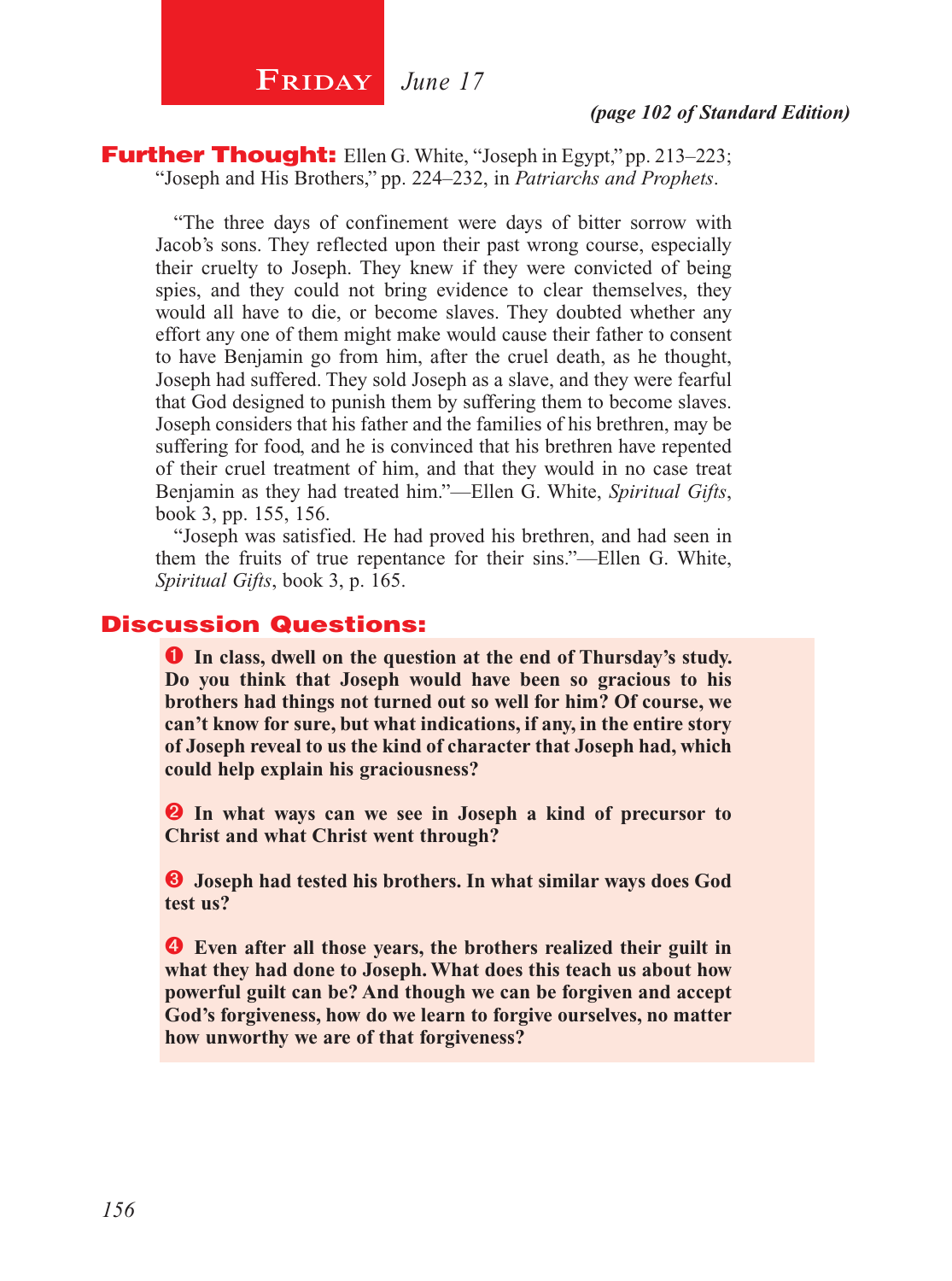# INSIDEStory

# I Will Go!

### *By* Andrew McChesney

The news about the tragic stabbing death of US volunteer Kirsten Elisabeth Wolcott during a morning jog on the Pacific island of Yap ricocheted across the campus of Southern Adventist University, where she had studied. The university in Collegedale, Tennessee, had sent out many student volunteers over the years, and now students were divided.

"We will not go," some students said after the 20-year-old junior education major was killed by a drunken man in 2009. "It's too dangerous."

Others remembered the words of early Christian church father Tertullian, quoted in *The Great Controversy*: "The oftener we are mown down by you, the more in number we grow; the blood of Christians is seed" (page 41).

"We will go!" those students said. "We will honor Kirsten's faith."

The debate lingered in the mind of Winston Crawford, a 33-year-old theology student, as he walked across the campus on a Sabbath afternoon. He accidentally opened a wrong door and, before he knew it, found himself at an event for student volunteers. He hadn't known about the event but, because he was there, decided to visit the booths. The woman at one booth spoke about the desperate need for volunteers to teach English in the former Soviet Union. "The program will end if they don't get anyone," she said.

Winston's heart was touched. He hadn't planned to take a year off, but he thought, *I will honor Kirsten's faith. I will go.*

He sent away an application and received an invitation to teach in Moscow, Russia. Winston eagerly read about the country as he got his paperwork in order and raised money to buy air tickets. Twelve days before his arrival on April 10, 2010, twin suicide bombers killed 40 people in the Moscow subway. *What did I sign up for?* Winston wondered.

Then he thought about Paul, who had been beaten and left for dead many times. Paul was no coward. He remembered Revelation 21:8, which says the cowardly will not inherit eternal life. He recalled how he had stumbled, seemingly by accident, upon the event with the student volunteers. He remembered Kirsten. *Why would a bomb scare me?* he thought. *God called me to serve. I will go!* Winston went and, a decade later, has no regrets. He



grew closer to Christ, and the influence that he had on his students will only be known in eternity. The year changed his life.

*This mission story illustrates Mission Objective No. 1 of the Seventh-day Adventist Church's "I Will Go" strategic plan, "To revive the concept of worldwide mission and sacrifice for mission as a way of life involving not only pastors but every church member, young and old, in the joy of witnessing for Christ and making disciples." Learn more: IWillGo2020.org.*

**Provided by the General Conference Office of Adventist Mission, which uses Sabbath School mission offerings to spread the gospel worldwide. Read new stories daily at AdventistMission.org.**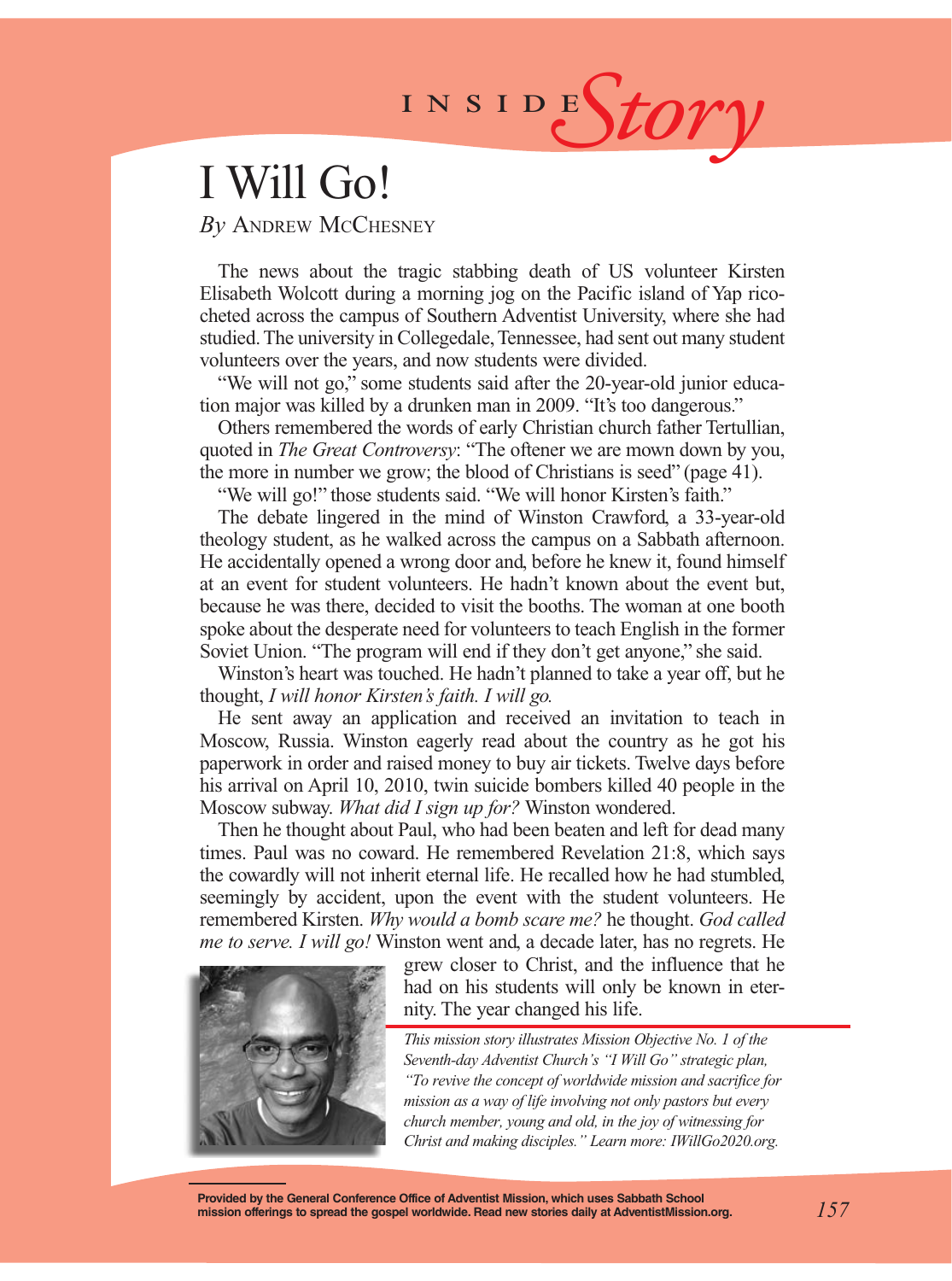### Key Text: *Genesis 41:41*

### Study Focus: *Gen. 41:37–Gen. 45:28, Rom. 5:7–11.*

## *Part I: Overview*

**Introduction:** Joseph not only explains to Pharaoh the meaning of his dream, which concerns the future political and economic problem of the country of Egypt—he also provides Pharaoh with the solution. Joseph does not merely content himself with the revelation of God's plans. Nor is he passive, waiting for God to perform another miracle. Joseph suggests to Pharaoh that he appoint a "discerning and wise man" *(Gen. 41:33, NKJV)* to manage the complex operation of preparing for the famine. The same words are used to qualify the wisdom that God gives to Solomon *(1 Kings 3:12)* to help him govern the country *(1 Kings 3:9)*. Only divine guidance could help solve the impending problem. In addition to this spiritual lesson, Joseph provides a course in economics, and gives specific details about the method and the strategy needed to help Egypt survive the famine. Pharaoh understands, then, that Joseph is not just a dreamer; he also is a man of practical wisdom who knows what to do, as well as a man of action who can implement the right strategy to save the country.

Pharaoh decides, then, to appoint Joseph as the man in charge over the whole country of Egypt and gives him all the power he needs for that purpose. After all the trials Joseph had to endure, this success story should inspire admiration for the hero Joseph. Yet, the focus of the biblical narrative is not Joseph. The happy ending is not about success but about repentance, forgiveness, and God's invisible presence in the course of history.

## *Part II: Commentary*

#### **Joseph, Vizier of Egypt**

That Joseph's exceptional wisdom plays a part in Pharaoh's decision to appoint him as the vizier of the land is congruent with Egyptian custom to select the viziers preferably from among the wise men (see, for instance, the cases of Ptahhotep and Kagemni, who were viziers and to whom are attributed great works of wisdom literature). The scope of his rule, over the whole land of Egypt *(Gen. 41:41)*, suggests that Joseph has been appointed as the new vizier.

Cases of foreign and even Hebrew viziers are attested throughout Egyptian history. The vizier's responsibilities were considerable; he was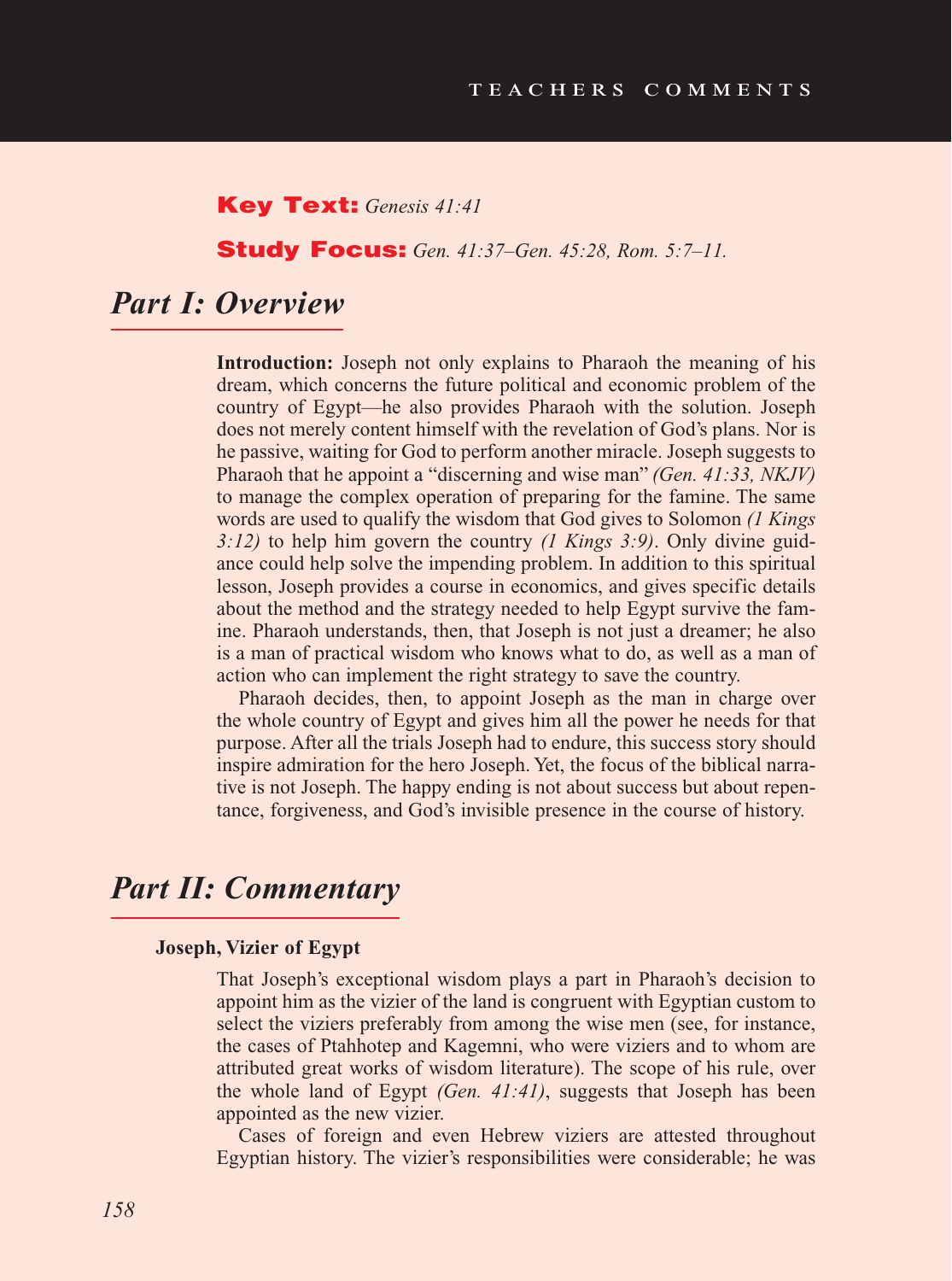administrator in charge of legal justice and the manager of the land. The fact that Joseph is placed over the entire land confirms that this vizier belongs to the Middle Kingdom or the Second Intermediate Period, when this official could be selected based on his qualities of wisdom *(Gen. 41:39)*. In contrast to other periods, during the Second Intermediate Period under the rule of the Hyksos, the viziers were most powerful and provided the most stability despite short reigns.

The description of Pharaoh's investiture of Joseph fits the Egyptian context. The "signet ring" *(Gen. 41:42, NKJV)*, which is called in the Hebrew text *tabba'at*, designates the Egyptian signet or seal, *djeba'ot*, a word derived from the word *djeba'*, meaning "finger," referring to its position around the finger. This signet ring extends full authority to Joseph to sign all official documents in the name of the king. The Hebrew term *shes*, designating the "vestures of fine linen" *(Gen. 41:42)*, is an Egyptian word referring to linen cloth, which was the primary fabric used for clothing in ancient Egypt. The chain around Joseph's neck *(Gen. 41:42)* refers to the collar on which hung the symbol of the Maat, symbol of equity, which characterized the function of the "vizier," a Turkish word (derived from the Arabic) for the chief minister of state. The rank of "second" *(Gen. 41:43)* is attested in ancient Egypt as the title of the vizier, who was called "the second of the king." The vizier ceremony, involving someone riding on a chariot, preceded by people calling out to invite attention to his passing *(Gen. 41:43)*, also is an Egyptian custom. The word *'abrek* (generally translated "bow the knee") that is used in our text is not Hebrew—but Egyptian. In Egyptian, the word *'abrek* means "attention," "make way" *(NIV)*. Furthermore, Pharaoh gives Joseph an honorific name to mark the special distinction that is attached to his new function. The Egyptian name that Joseph receives, Zaphnath-Paaneah *(Gen. 41:45)*, corresponds to the following Egyptian transliteration: *djf n t' pw 'nkh*, meaning "food of the land, this is life."

This reading not only resonates with the present situation, but it also fits the historical context of ancient Egypt at that time, because the use of the introductory component *djf* (food) is attested in names of high officials of the thirteenth and fourteenth dynasties, immediately preceding Hyksos rule. Pharaoh also gives Joseph an Egyptian wife, the daughter of the "priest of On," one of the most prestigious religious figures in Egypt *(Gen. 41:45)*. Joseph is now well accepted in all Egyptian societies and can visit all the places of Egypt *(Gen. 41:45, 46)*.

### **Joseph Meets His Brothers**

After 20 years, Joseph meets again with his brothers. Joseph was 17 years of age when he last saw his brothers and 30 years of age when he became vizier of Egypt, and now, seven years later, at the onset of the famine,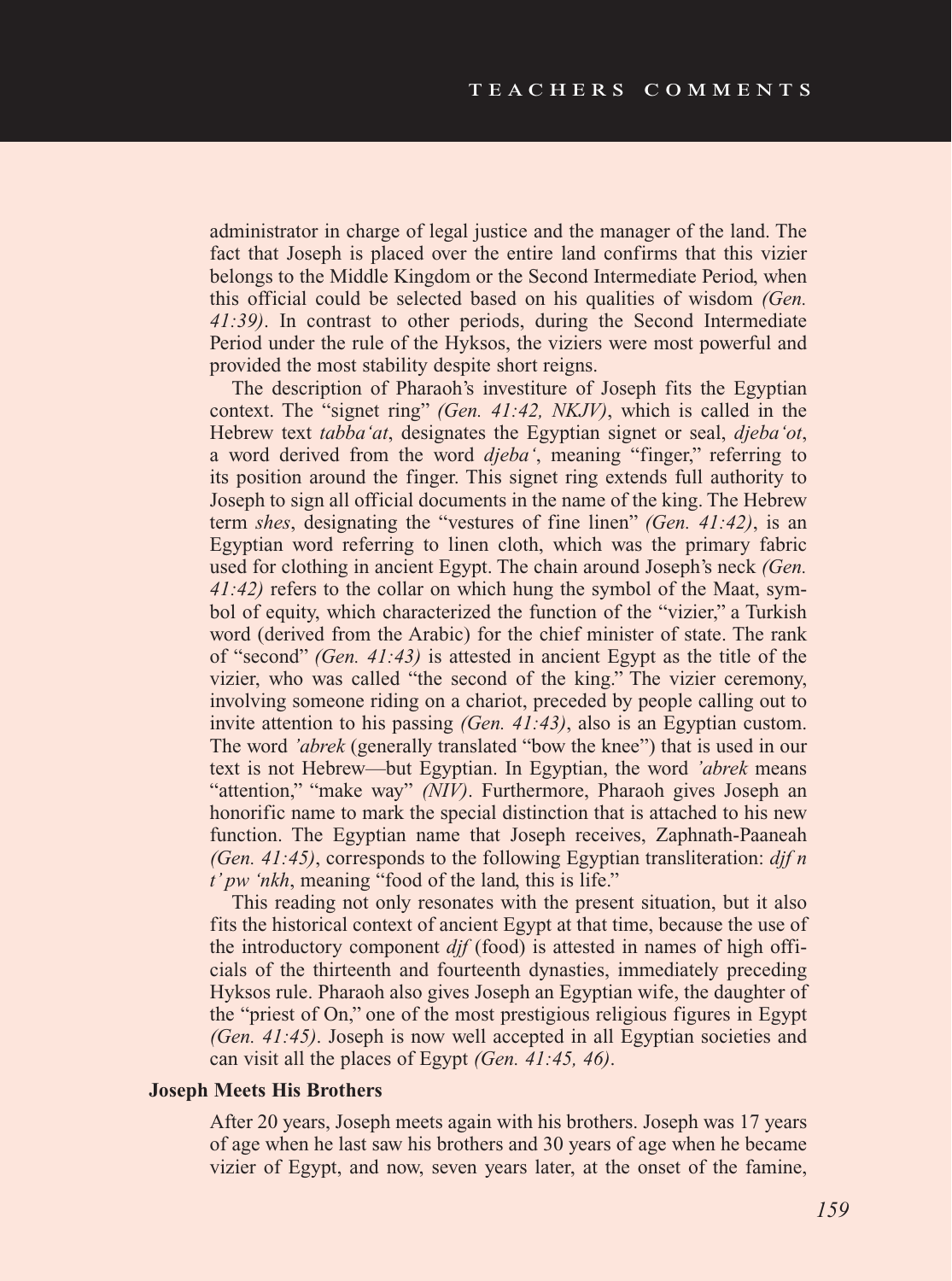he is 37. This is when his dreams about his father and his brothers bowing before him *(Gen. 37:7–10)* are fulfilled. The fulfillment of Joseph's dreams develops in three stages, because Joseph's brothers visit Egypt and meet with Joseph three times. The first meeting occurs with only ten of Joseph's brothers *(Genesis 42)*, those who questioned his dreams and hated him because of these dreams *(Gen. 37:8, 19)*. They now bow before Joseph for the first time *(Gen. 42:6)*. The second meeting occurs with Joseph's ten brothers and with Joseph's younger brother Benjamin *(Genesis 43–45)*; they all bow before Joseph twice *(Gen. 43:26, 28)*. The third meeting occurs with Jacob, who comes for the first time to Egypt *(Genesis 46, Genesis 47)*.

### **Joseph Reveals His Identity**

Twenty-two years have elapsed from the time that the 17-year-old Joseph first tells his dreams to his brothers and father to the time when the 39-year-old Joseph makes himself known to his brothers. The verb "made himself known" contains a veiled allusion to God. The only other occurrence of this verbal form in the Old Testament refers to God's revelation of Himself to Moses *(Num. 12:6)*. The use of this form suggests that by making himself known to his brothers, Joseph will be the means by which God reveals Himself to them.

Joseph must have noticed their dismay at his revelation that he is their brother, because he repeats a second time: "I am Joseph" *(Gen. 45:3, 4)*. The brothers are worried. They may even have doubts about Joseph's claim, because he does not provide any more information than the information that they imparted to him. All of this appears suspicious, particularly considering the more recent experiences they have had with this man. They are concerned for their lives. This is why Joseph repeats a second time, "I am Joseph," but this time he is more precise and adds a piece of information no one knows, except his brothers: " 'Your brother whom you sold into Egypt' " *(Gen. 45:4, NKJV)*. Then he adds that it was God who "sent" him. God sent him before his brothers for a specific purpose: "to preserve life" *(Gen. 45:5)*. Joseph suggests that it was necessary that they sell him to ensure their survival. Thus, the brothers thought they had sold their brother, whereas, in fact, it was God who was leading in that operation.

The formula "father to Pharaoh" *(Gen. 45:8)* reflects the Egyptian title *itf-ntr*, meaning literally "father of God," which refers to Pharaoh as a god. Joseph does not use the expression as it was in the Egyptian language for fear of sounding blasphemous to his brothers. This was a priestly title, which was borne by the highest officers, including viziers, such as Ptahhotep, vizier of Isesi (2675 b.c.). The other title of Joseph, "ruler throughout all the land of Egypt" *(Gen. 45:8)*, refers to his rule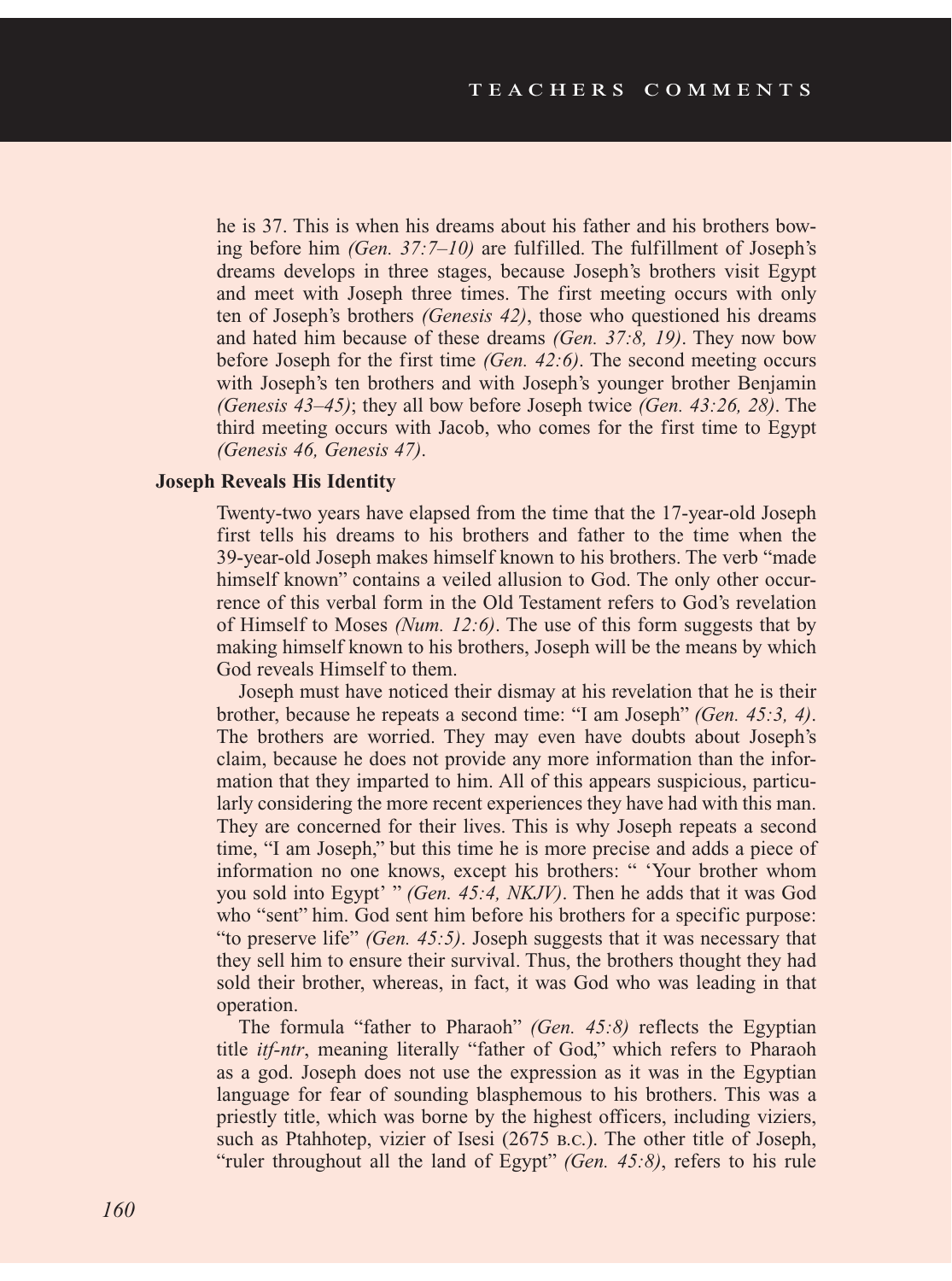over the entire country of the two lands (Upper and Lower Egypt) and reflects another Egyptian title, *nb t3 wy*, "lord of the two lands," which was an official permanent title borne by the deputy of Pharaoh. Note that the dual form of the Hebrew word *mitsrayim*, for "Egypt," reflects the two divisions of Egypt. Joseph's emphasis on his status in Egypt is intentional: it emphasizes his extraordinary position, thereby reminding his brothers of the dream, which had portrayed him as a ruler to whom all (including his father) would bow *(Gen. 37:9)*. Alluding to the dream, Joseph is using the fulfillment of that dream as an implicit argument for God's providence.

# *Part III: Life Application*

**Joseph, Vizier of Egypt.** Compare Joseph and Daniel as statesmen. In what way do these two men serve as models for godly people to be involved in politics? What are the qualities of Joseph in comparison to modern politicians? Why would it be difficult for a Seventh-day Adventist to become a prime minister today? What motivation guided Joseph to become a leader? What lessons of management could we learn from Joseph's method? In class, discuss practical applications of these lessons in the family life, in your job, and in the church.

**Joseph Meets His Brothers.** Why, and how, does the fulfillment of prophecy affect your ethical choices? Discuss the relation between how you behave in daily life and your awareness of the time of the end. Why should your hope in the kingdom of God inspire the way you treat others? Discuss with your class the scene of the meeting between Joseph and his brothers; imagine what feelings Joseph must have had. What must have been his feelings when he saw his brothers and his father bow before him? How should you consider your enemies when you see that they have failed, and you have succeeded?